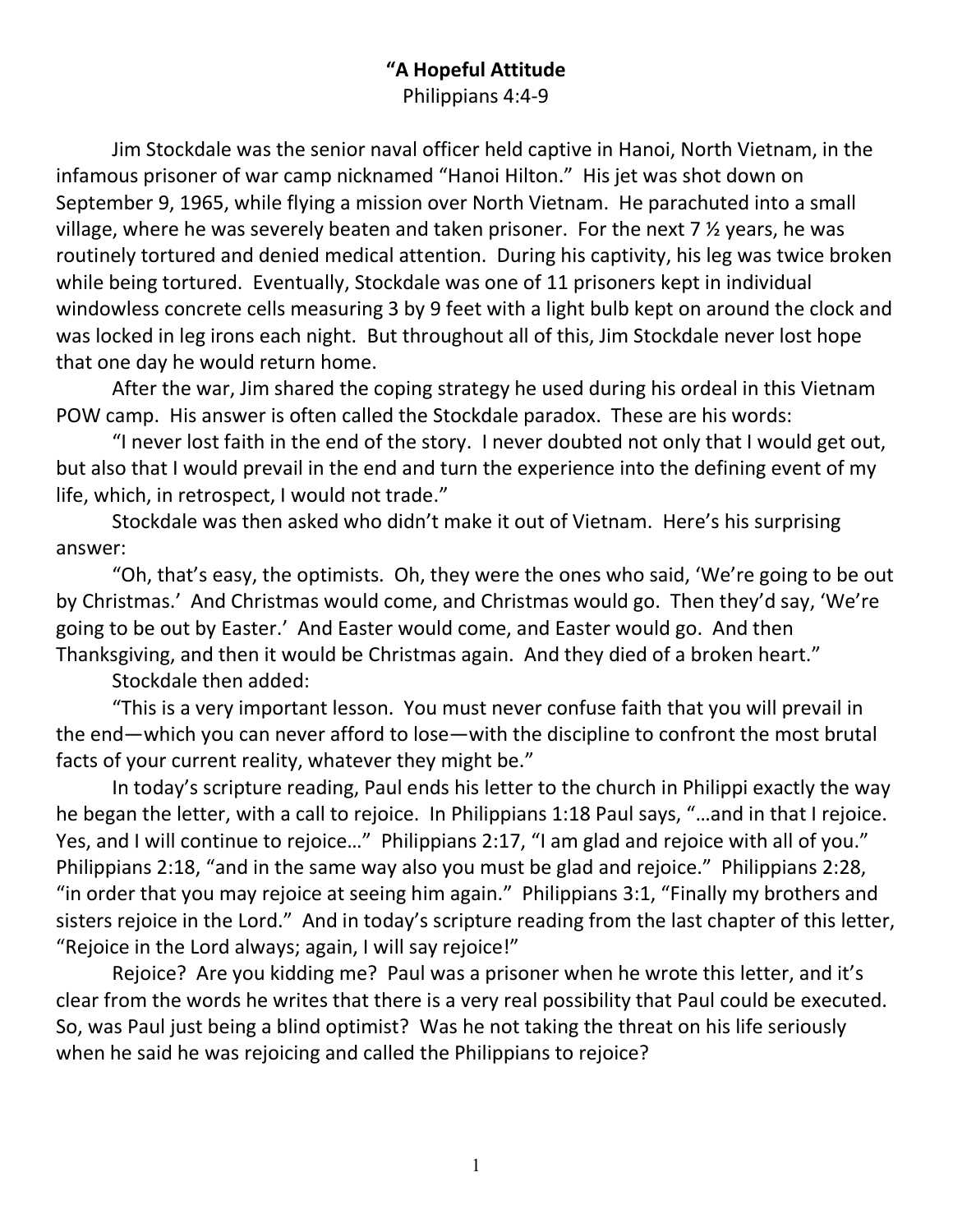Well, back in chapter 1, Paul wrote that he was not sure which he preferred—to be executed would mean that he would go and be with Jesus; to live would mean that he could continue to serve Jesus fruitfully in this world. Either one was fine with him. "Living is Christ and dying is gain," writes Paul. "I don't know which I prefer." That doesn't sound like blind optimism to me.

But here's another issue: How can Paul rejoice in serving Christ when his opponents were making his life miserable? In the first chapter of this letter, Paul wrote, "Some proclaim Christ from envy and rivalry, but others from goodwill. These proclaim Christ out of love, knowing that I have been put here for the defense of the gospel; the others proclaim Christ out of selfish ambition, not sincerely but intending to increase my suffering in my imprisonment."

These opponents of Paul were making his life miserable. But listen to Paul's absolutely amazing response to his situation. "So how am I to respond? I've decided that I really don't care about their motives, whether mixed, bad or indifferent. At least they are preaching the Gospel. Even when they are trying to show me up, at least Christ is proclaimed, so I just cheer them on!" Amazing! How does he do it?

This morning's charge for Christians is to rejoice: "Rejoice in the Lord always; again I will say rejoice," and this is not a call to blind naive optimism. When Paul says, "Do not worry about anything," he's not foolishly saying, "Everything is going to be all right, nothing really bad is going to happen to you. You'll be home by Christmas." It's very clear from Paul's words in this letter that Paul understands that really bad things can happen to really good people. So how can Paul rejoice?

Well, he tells us how in this passage. "The Lord is near." As Christians, that's the source of our peace—the peace that surpasses all understanding, that guards our hearts and our minds in Christ Jesus. How does Paul keep from losing hope in prison? How can he maintain his disposition of gentleness, how can he keep his focus on whatever is true, whatever is honorable, whatever is just, pure, pleasing, commendable—anything worthy of praise? How can Paul keep on doing these things in the face of death and opposition? Well, because Paul knows that he is not alone. "The Lord is near." And when he focuses his life on Jesus, living for Jesus, living 'in Christ," the God of Peace is with him; therefore, he knows how his story will ultimately end. And, so, in this knowledge, he can rejoice—always – even when confronting "the most brutal facts of his current reality, whatever they might be."

My friends, during the time I have served as your interim pastor, you have heard me say many times that the church in our country today faces a lot of challenges. Year after year, there are fewer people in every age group who recognize their need to be a part of a church, and this is increasingly so among young adults. I think that's because many people in our world today have forgotten or never understood their desperate need for God in their lives. And perhaps one reason people have forgotten their need for God is because of the church's reluctance to talk about any current issue of real substance out of fear that that conversation might be perceived as divisively political.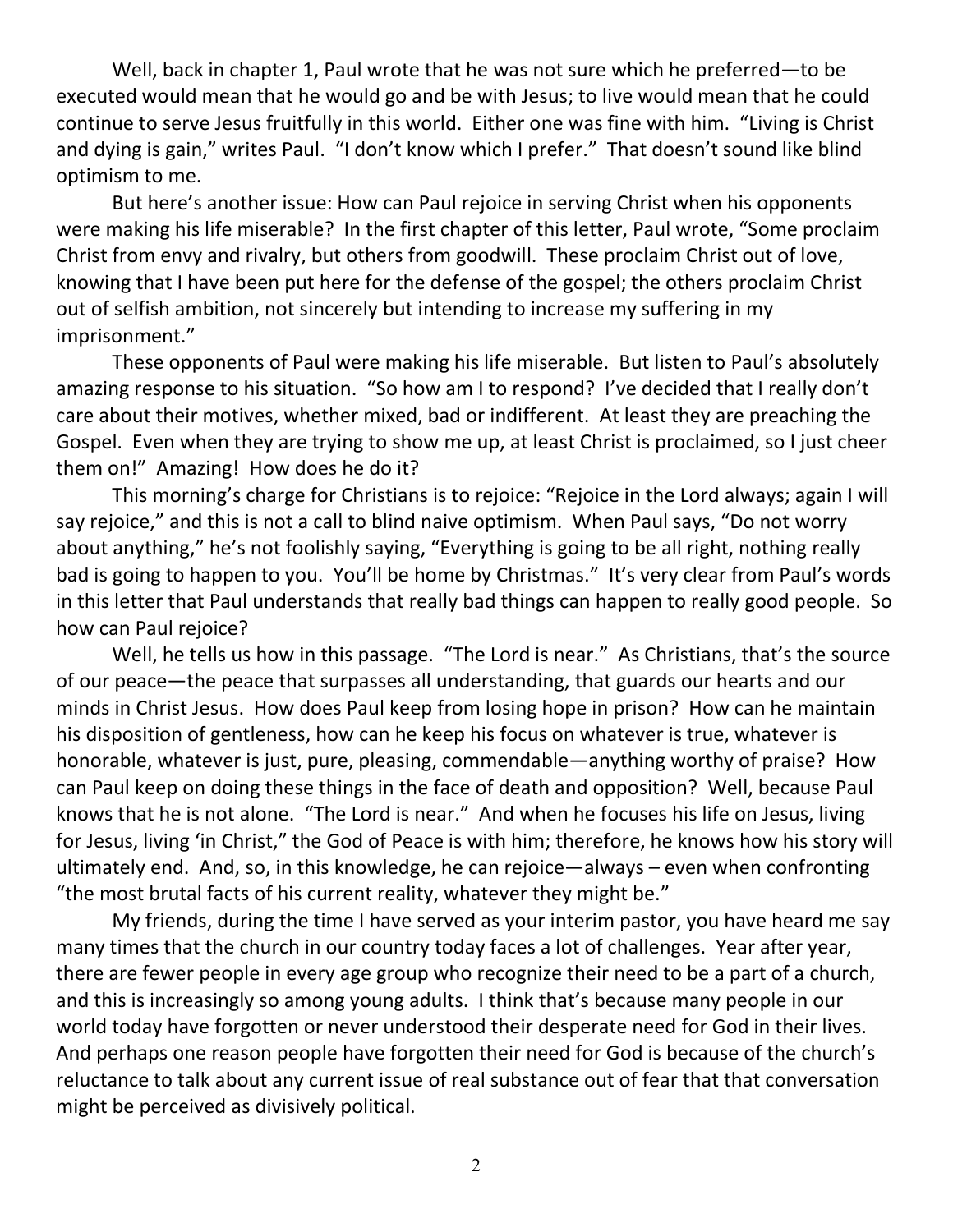In my eNews article this week, I wrote:

"There seems to be so much to worry about in our world today—yet another shooting this time against children and teachers, coming on the heels of two racially motived shootings, a war in Ukraine that could evolve into World War III, rising inflation, a polarized nation, a polarized congress, not to mention our on-going pandemic. "Do not worry about anything"? Yeah, right! And does it seem a bit naïve to say, "The Lord is near! Don't worry." If the Lord is near, why do these things keep happening? And how can my heart and mind be guarded by the peace of God while these things keep happening?

Folks, we are not the first generation to ask these questions. Perhaps this question was first asked when Cain killed his brother Abel, but God wasn't finished with Cain and in fact God protected Cain, and I personally believe God eventually redeemed and transformed him. Certainly, this question was asked when the Walls of Jerusalem were breached and destroyed by the Babylonians and Israel was hauled off into Exile, at least until God brought them back to the Promised Land. And certainly, this question was asked when Jesus was crucified, until that question was answered on the third day with his resurrection.

In the words of an old hymn, "God is working his purpose out, as year succeeds to year…" Folks, it seems to me that we as a church can approach the major issues of our day in one of two ways. We can ignore and avoid them and have vague idealistic conversations about God's love and God's grace and how everything will eventually work out in the end for our world and our church. In other words, "We'll be home by Christmas."

Or we can learn how to love and trust each other enough to be honest with each other about how we see and feel about the problems and issues of world and how our Christian faith shapes and determines our views. Sometimes we may learn something from each other; other times we may need to agree to disagree. But my friends, "[We] must never confuse faith that [God] will prevail in the end—which [we] can never afford to lose—with the discipline to confront the most brutal facts of [our] current reality, whatever they might be."

Back in the day, churches simply put a Presbyterian Church sign at the front of their lot and listed their address and phone number in the yellow pages, and visitors would flock through their doors. Folks, those days are gone.

In today's world, churches that optimistically go into the future, business as usual, ignoring the problems and issues in our world will eventually die of a broken heart. But churches who work and struggle to understand what it means to be a church in the world today, churches who open their eyes to the needs and concerns and problems and issues of the world outside of their doors, churches who faithfully and stubbornly "believe that [because God is near, God's purpose] will prevail in the end," while discipling themselves to confront "the most brutal facts of their current reality, whatever they might be," those churches will eventually find a home in the 21<sup>st</sup> Century.

The Churches who survive our modern day challenges will be the ones who build their hope on Paul's promise at the beginning of Philippians where Paul writes: "I am confident of this, that the one who began a good work among you will bring it to completion by the day of Jesus Christ."